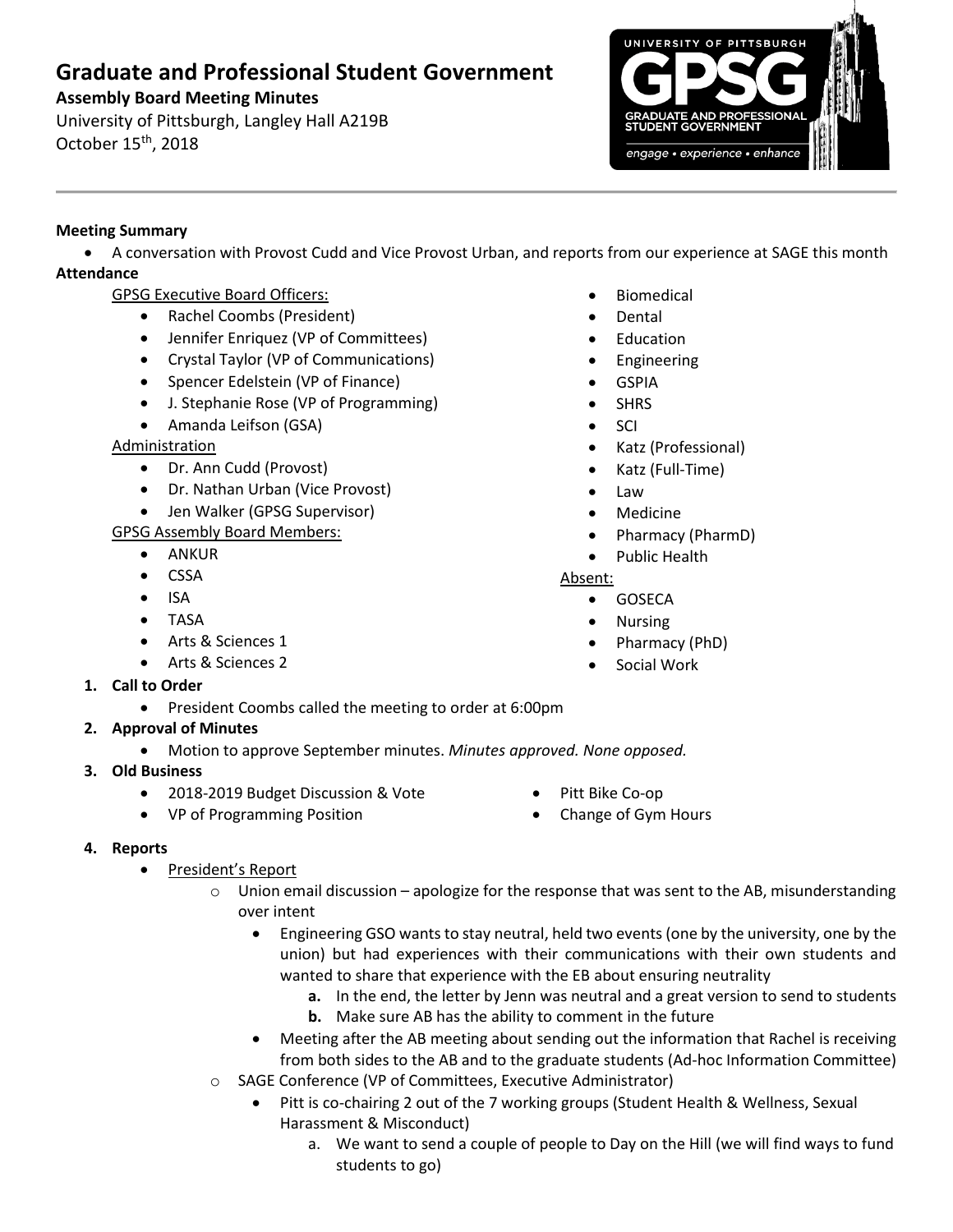- Robert's Rules information to the reps about the rules that dictate AB meetings
- We'll send a report to the AB about our experiences at SAGE
- o Legislative report
	- $\bullet$  115<sup>th</sup> Congress proposed bills, that impact graduate students
	- State and federal level advocacy and have an impact
		- a. *Higher Education Mental Health Act –* PA senator proposed it
- Committees' Report
	- o Bylaws Committee
		- Will meet when ideas are brought forth by the EB or AB regarding changes they'd want considered in the bylaws
	- o 2 committees looking for feedback from students
		- *Mental Health Task Force, Senate Research*
	- o GPSG Reps
		- Inviting the reps to the AB meetings, to facilitate communication between reps and the general student body
			- a. *Shanshan Luan – Human Relations*
			- b. *Matt Borrelli – Teaching Awards, Athletics & Recreation*
			- c. *Oliver Beale – University Council on Graduate Studies, Community Relations*
		- Rachel sits on the Senate Council, so if there are any concerns let Rachel know and she can bring it to their attention
- Communications' Report
	- o Event Photos
		- Under "Upcoming Events" tab on the website, people can submit photos to be uploaded of our events. To add your photos, email Crystal
	- o Ring Ceremony Representative
		- Still looking for a graduate student to serve on the committee
		- $\bullet$  Meetings are November 8<sup>th</sup> from 4-5 pm
		- Looking for ways to incorporate graduate students, at the moment it is being advertised to the undergraduates (junior, seniors)
			- a. Any suggestions, let Crystal know
- Finance's Report
	- o October Expense Report
	- o Apply for Supplemental Funding
- Programming's Report
	- o Halloween Event
		- Social, Sunday October 28<sup>th</sup> 7-11:30 pm
		- Tickets on sale now (Eventbrite)
	- o Office Hours Tuesdays 4-5pm
	- o Looking for the year of events
	- o Mental Health Panel
		- *November 1, 2018 5-7pm*
- Executive Administrator's Report
	- o No report
- Assembly Board Member Reports
	- o *Arts & Sciences*
		- New President (Anthony from Linguistics)
		- Committee for Diversity and Inclusion
			- a. 2<sup>nd</sup> survey this summer, getting the report out by next month
			- b. Help determine what the committee will do based on the concerns raised
		- Survey done by a larger group through Arts & Sciences
			- a. Next month or so, internal to A&S, faculty, staff & graduate students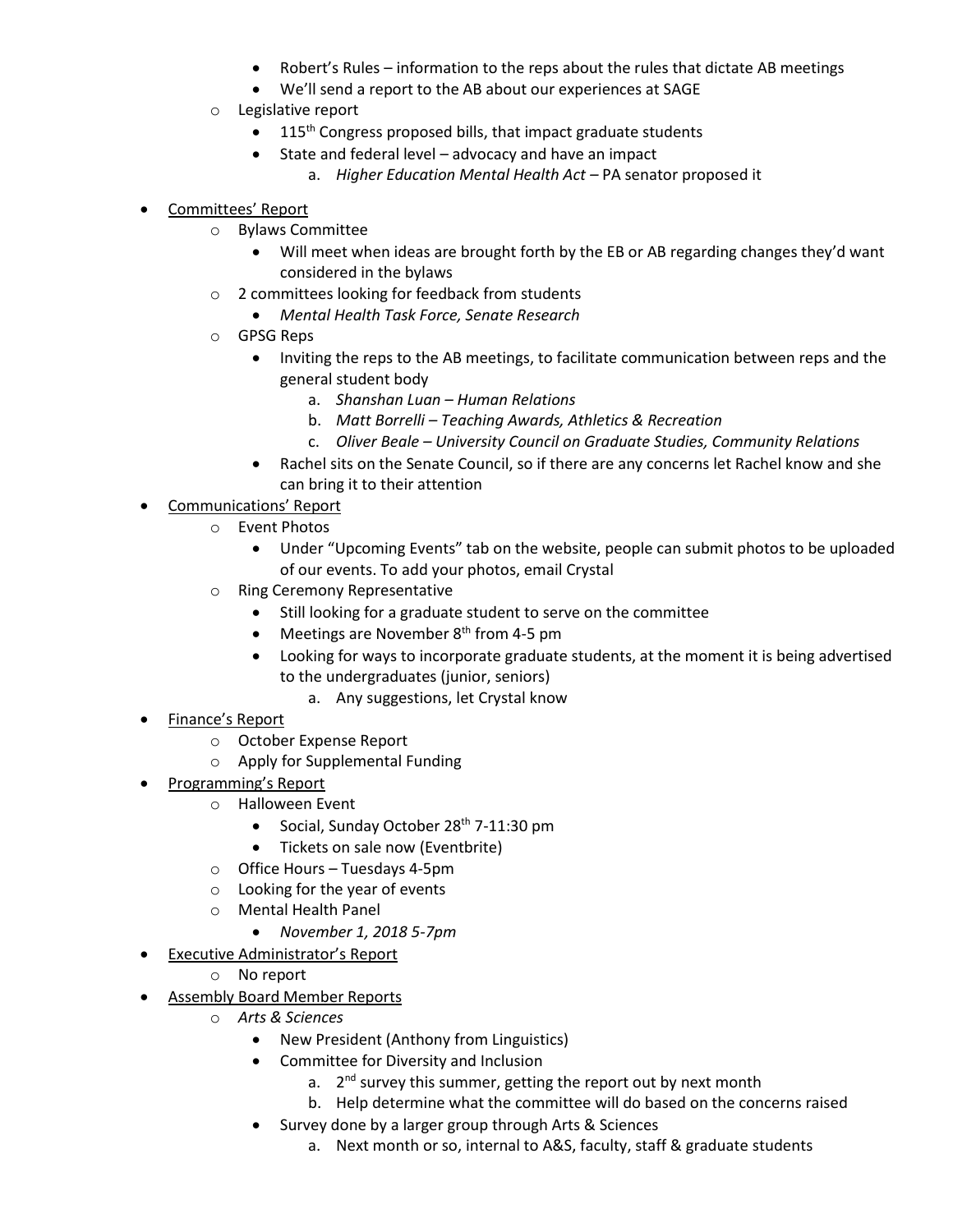- b. Strategic plan based on that information
- Collaborate with GPSG Title IX forms in other languages than English
- **Biomedical** 
	- New President, new board
		- Next Wednesday, Biomedical research symposium
		- a. Poster sessions open to Pitt students
- o *Dental Medicine*
	- Annual snowball dance
		- a. Submitted to supplemental funding
- o *Education*
	- Brainstorm stage no education minor, don't have classes for graduate students to teach
		- a. Working with the center for teaching and learning, doctoral students who want to teach courses, any suggestions would be appreciated
		- b. Dean on board
- o *Engineering*
	- Mentorship program, not just on academic but on the professional/life side as well a. Report back how that goes
	- Internship program
		- a. Resources for doctoral, but no internship programs
	- Annual survey for feedback
		- a. Professional needs, international needs
	- Global Links volunteer opportunity
- o *GSPIA*
	- Holding elections for executive board next month
	- New AB in December?
	- Jacob Garcia -- student survey in interest in energy and environment courses
		- a. Dean wants to gage interest outside of GSPIA
			- i. [Njl30@pitt.edu](mailto:Njl30@pitt.edu) o[r jag292@pitt.edu](mailto:jag292@pitt.edu)
- o *School of Computing & Information*
	- Questions about elections for officers
		- a. Learn from other programs how they deal with short term (2 year) students
- o *Katz (Full Time)*
	- Elections since last meeting, 6 new members (total 10)
	- Friendsgiving November  $30<sup>th</sup>$ , chance for international students to share their customs with other students
- o *Katz (Part Time)*
	- Talking about personal finance workshop for business students
		- a. Opening to other schools?
		- b. Workshop courses (not credit difficult to get across departments)
- o *Law*
	- Planning barrister's prom, Carnegie science center in January
	- Public interest fund to raise 20,000 for students who are interested in unpaid positions
		- a. Don't find law school supportive of those types of programs
		- b. \$25 student fee to fund it
		- c. Lots of professor and administrative support, now need student support
		- d. Donations from alumni? Not have been able to really get it going
		- e. 44 people applied, only able to help 11 people
		- f. They've done survey big need, big desire
		- g. Hoping that students stepping up, that the administration steps up as well i. Hopefully \$60,000 by the end
- o *Medicine*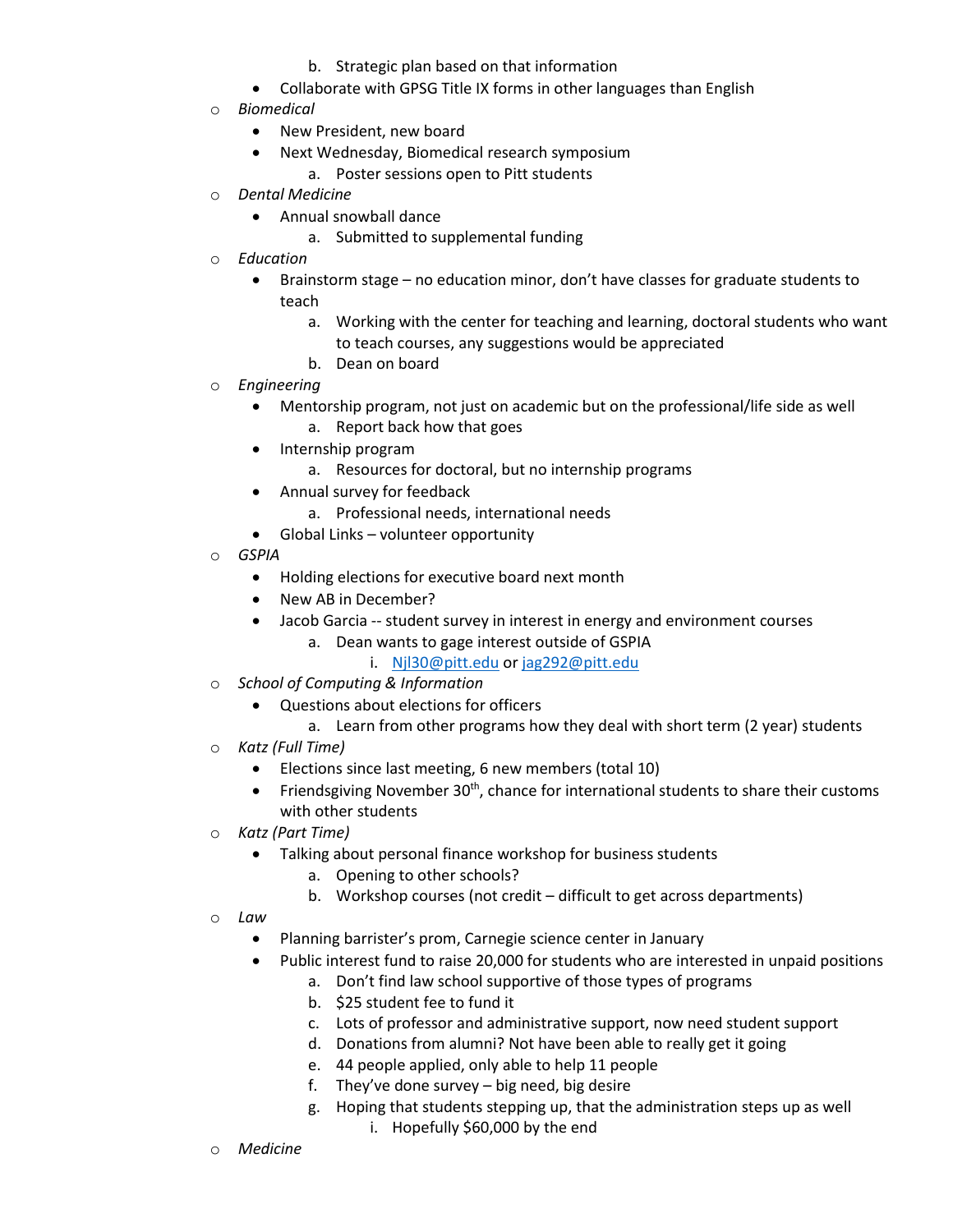- 2<sup>nd</sup> years fundraising Halloween event
- $\bullet$  1<sup>st</sup> years elected officers
- o *Nursing* 
	- No report
- o *Pharmacy (PharmD)*
	- October is American Pharmacists Month
	- $\bullet$  October 3<sup>rd</sup> was Pharmacist day
	- Association meeting in Baltimore in the next 3 weeks
- o *Pharmacy (PhD)*
	- No report
- o *Public Health*
	- No report
- o *School of Health & Rehabilitation Sciences*
	- No report
- o *Social Work*
	- No report
- o *ANKUR* 
	- No report
- o *CSSA* 
	- Autumn Festival at Alumni Hall
		- a. 200 students
	- $\bullet$  Halloween Party on the 26<sup>th</sup>
- o *ISA* 
	- No report
- o *GOSECA*
	- No report
- o *TASA*
	- **•** Preparing for celebration of the Republic
		- a. Dinner at La Mont on November  $4^{th}$  6:30pm, everyone welcome, \$20 for students

## **5. Committee Reports**

• See full reports on website [\(www.gpsg.pitt.edu\)](http://www.gpsg.pitt.edu/)

## **6. New Business**

- Provost Ann Cudd, Vice Provost Nathan Urban, & Jen Walker will attend from 6-6:15 pm to meet with the Assembly Board
	- o *Provost Cudd*
		- **•** Introductions, chief academic officer
		- Looking for the interests, needs, and concerns of graduate and professional students
	- o *Vice Provost Urban*
		- Oversight of graduate and professional programs across the university (new program approval, helping develop programs)
		- High priorities: professional development, mental health initiative
			- a. Mental Health Panel (November 1, 5-7pm)
	- o *Jennifer Walker*
		- Introductions
	- o *Q&A's*
		- Law swipe access to building, study space is taken over by undergrads, have not been able to get anywhere with the Dean
			- a. *Look into the issue, talk with new dean*